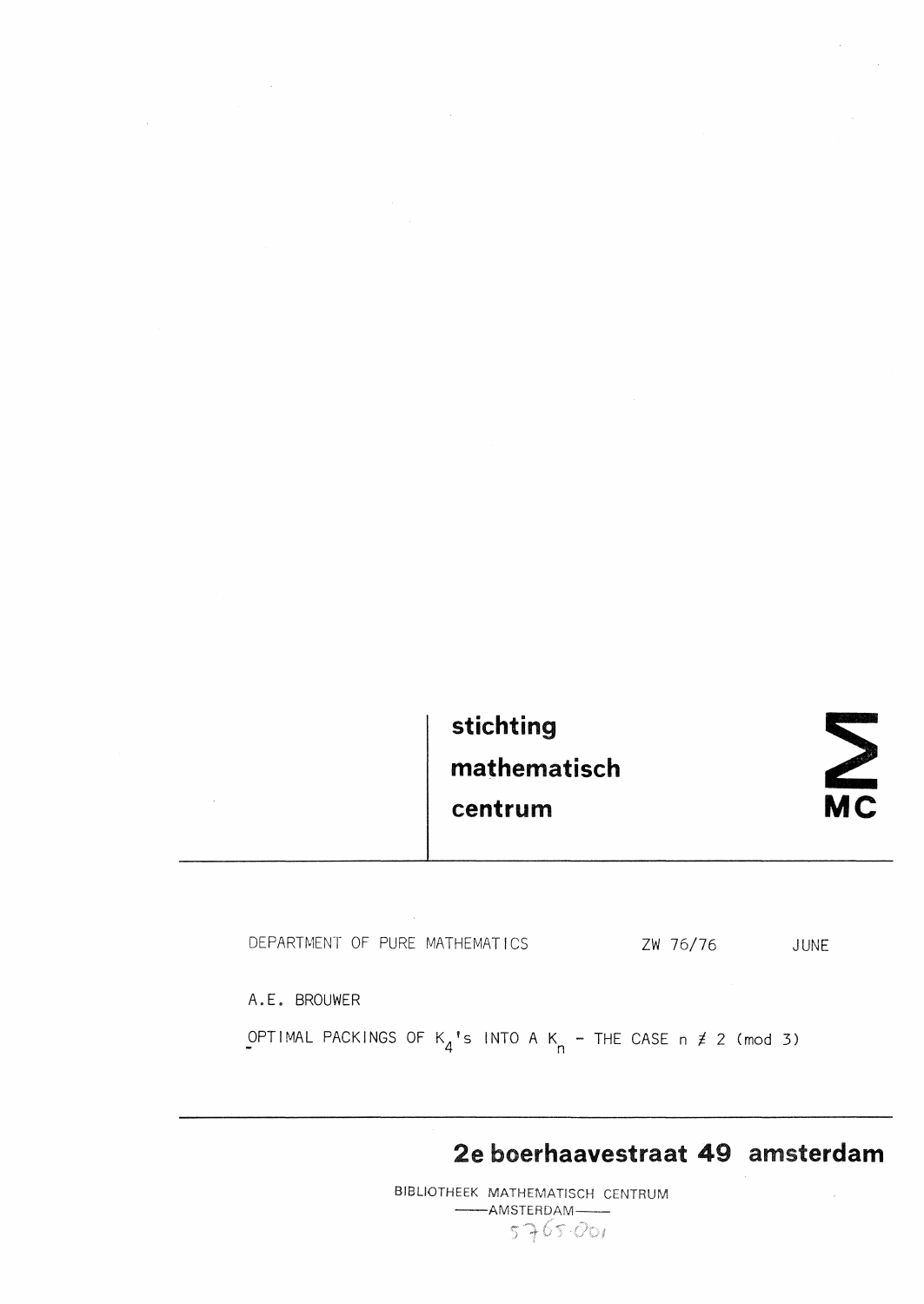*Printed at the Mathematical Centre, 49, 2e Boerhaavestraat, Amsterdam.* 

The Mathematical Centre, founded the 11-th of February 1946, is a nonprofit institution aiming at the promotion of pure mathematics and its *a.ppUc.a.tlom. 1.t* .u, *.6pomo1Led by* :the *Ne:thelli.a.nd.6 Gove11.nmen:t fuough* -*.the*  <code>Netherlands Organization for the Advancement of Pure Research (Z.W.O),</code> by the Municipality of Amsterdam, by the Univers*ity* of Amsterdam, by the Free University at Amsterdam, and by *industries.* 

AMS(MOS) subject classification scheme (1970): 05B30, 05B40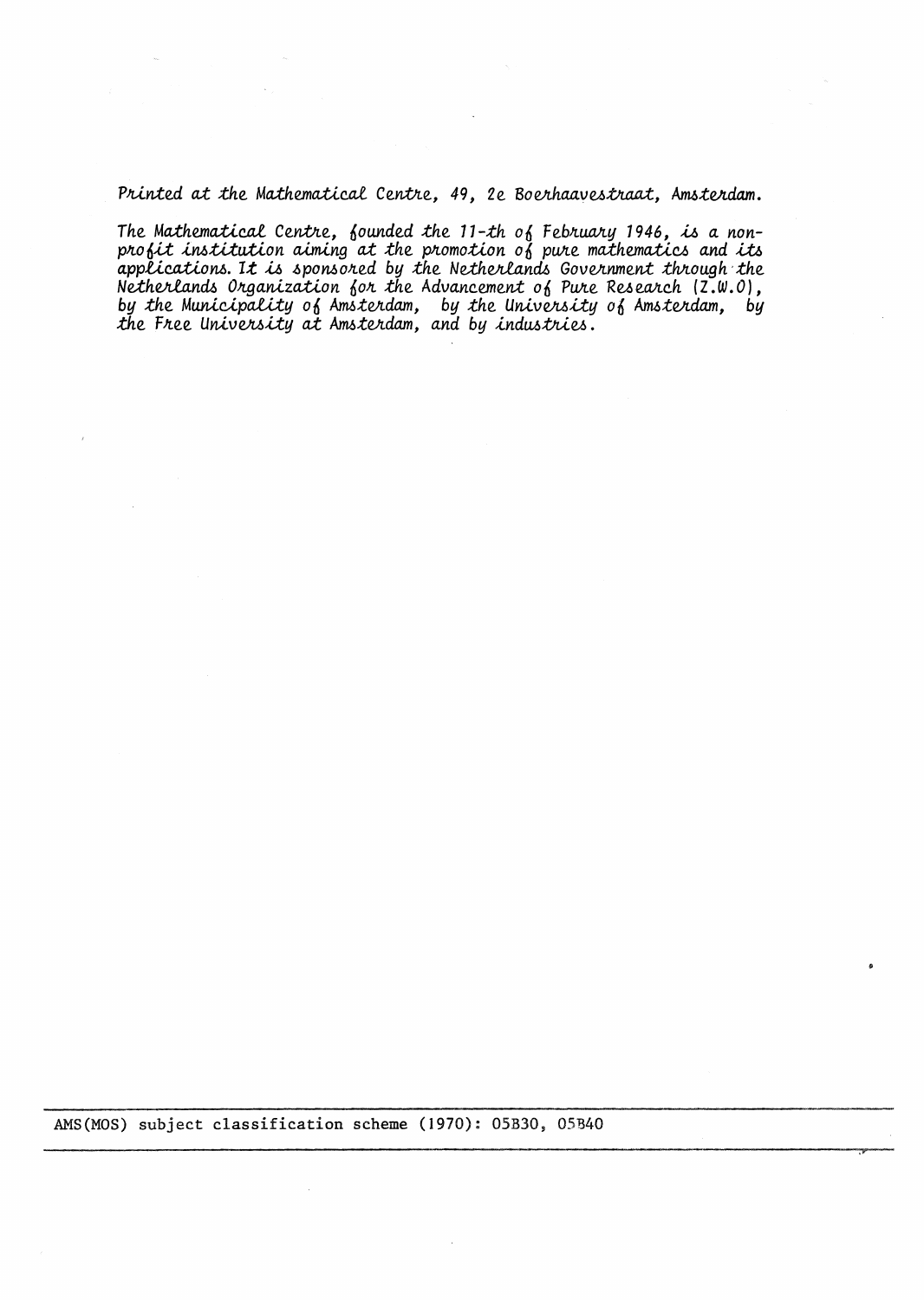Optimal packings of  $K_4$ 's into a  $K_n$  - The case n  $\neq$  2 (mod 3).

by

A.E. Brouwer

## ABSTRACT

In this paper we construct a pairwise balanced design  $B({4,7}^*)$ ,l;n) (i.e. a design with blocks of size 4 or 7 and exactly one block of size 7, on n points with  $\lambda = 1$ ) for each n = 7 or 10 (mod 12) except n = 10 or 19 (in which cases such a design cannot exist). From these designs optimal packings of  $K_4$ 's into a  $K_n$  are derived for  $n \neq 2 \pmod{3}$ ,  $n \neq \{9, 10, 18, 19\}$ , while the case  $n \in \{9,10,18\}$  is treated by ad hoc methods. It is not known whether the known packing of 25  $K_{\Delta}$ 's in  $K_{19}$  is optimal.

KEY WORDS & PHRASES: *pairuise balanced design., scarce design., packing., constant weight code*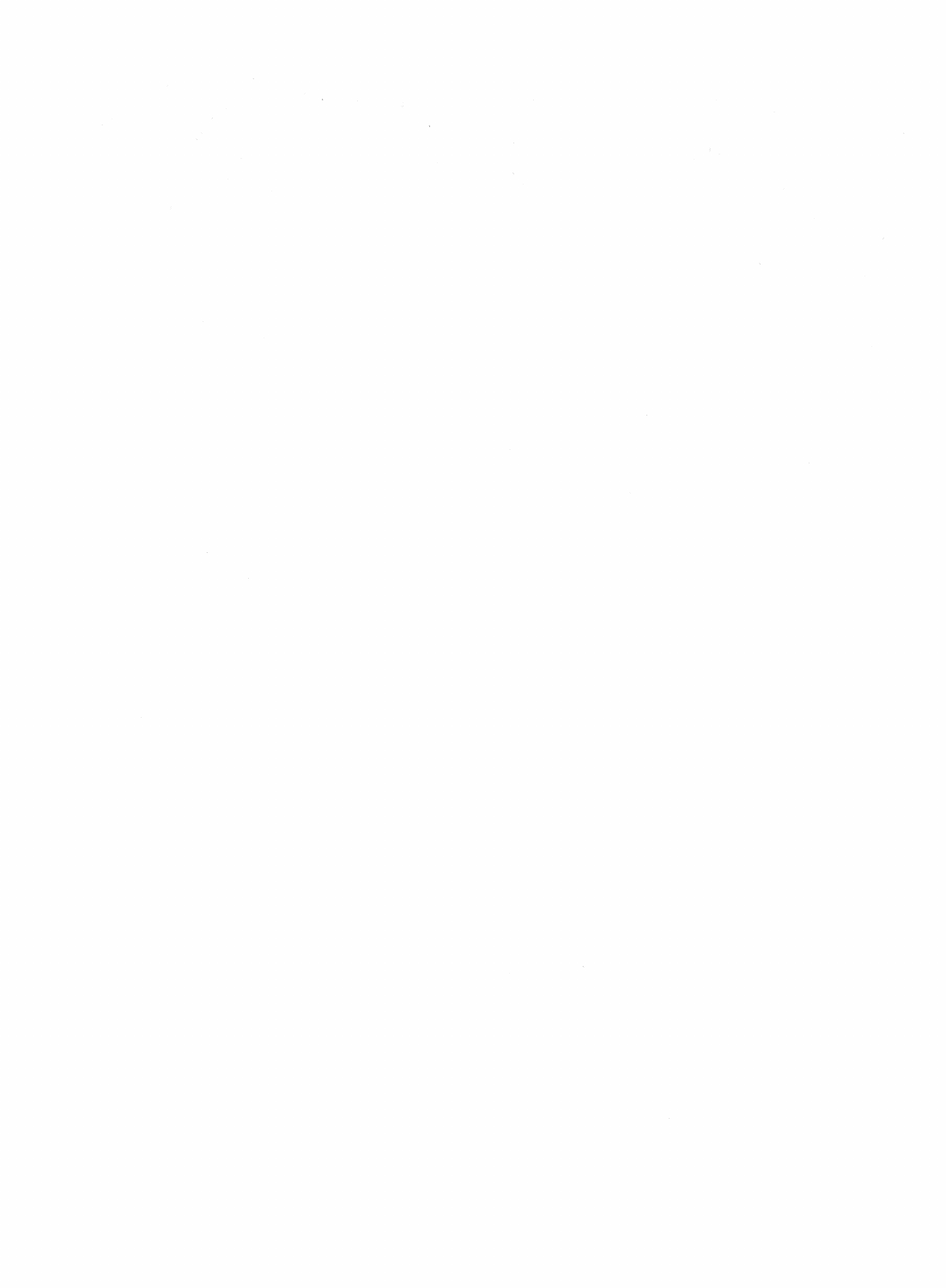## 1. INTRODUCTION

Let I<sub>n</sub> be a finite set of n elements. For  $n \ge k \ge t$  let  $D(n,k,t)$  be the largest integer b such that there exist b subsets  $B_1, \ldots, B_b$  of  $I_n$ , each of k elements, such that every t-element subset of  $I_n$  is contained in at most one of them.

In a previous paper ([l]) the present author and A. Schrijver determined  $D(n, 4, 2)$  for  $n \equiv 2 \pmod{6}$ . Here we treat  $n \equiv 0$  or 1 (mod 3) (except  $n = 19$ ), and in a future paper we will discuss the remaining case  $n = 5$ (mod 6). The overall result is the following: Define

$$
J(n, 4, 2) = \begin{cases} \left\lfloor \frac{n}{4} \left\lfloor \frac{n-1}{3} \right\rfloor \right\rfloor - 1 & \text{for } n \equiv 7 \text{ or } 10 \pmod{12} \\ \left\lfloor \frac{n}{4} \left\lfloor \frac{n-1}{3} \right\rfloor \right\rfloor & \text{otherwise.} \end{cases}
$$

Then

(i) for each n  $D(n, 4, 2) \le J(n, 4, 2)$ 

(this is the so-called Johnson bound, see e.g. JOHNSON [4]) (ii) for almost all n  $D(n, 4, 2) = J(n, 4, 2)$ . Cases in which  $D(n, 4, 2) \neq J(n, 4, 2)$  is known:

| n                                    |  | 8   9   10   11   17   19 |  |                                              |
|--------------------------------------|--|---------------------------|--|----------------------------------------------|
| J(n, 4, 2)   4   4   6   8   21   27 |  |                           |  |                                              |
|                                      |  |                           |  | $D(n, 4, 2)   2   3   5   6   20   25$ or 26 |

I conjecture that for all other n equality holds. (In any case all further exceptions must have  $n \equiv 11 \pmod{12}$ .

REMARK. The undefined notations, especially for various types of designs, are taken from HANANI ([3]) or WILSON ([10]).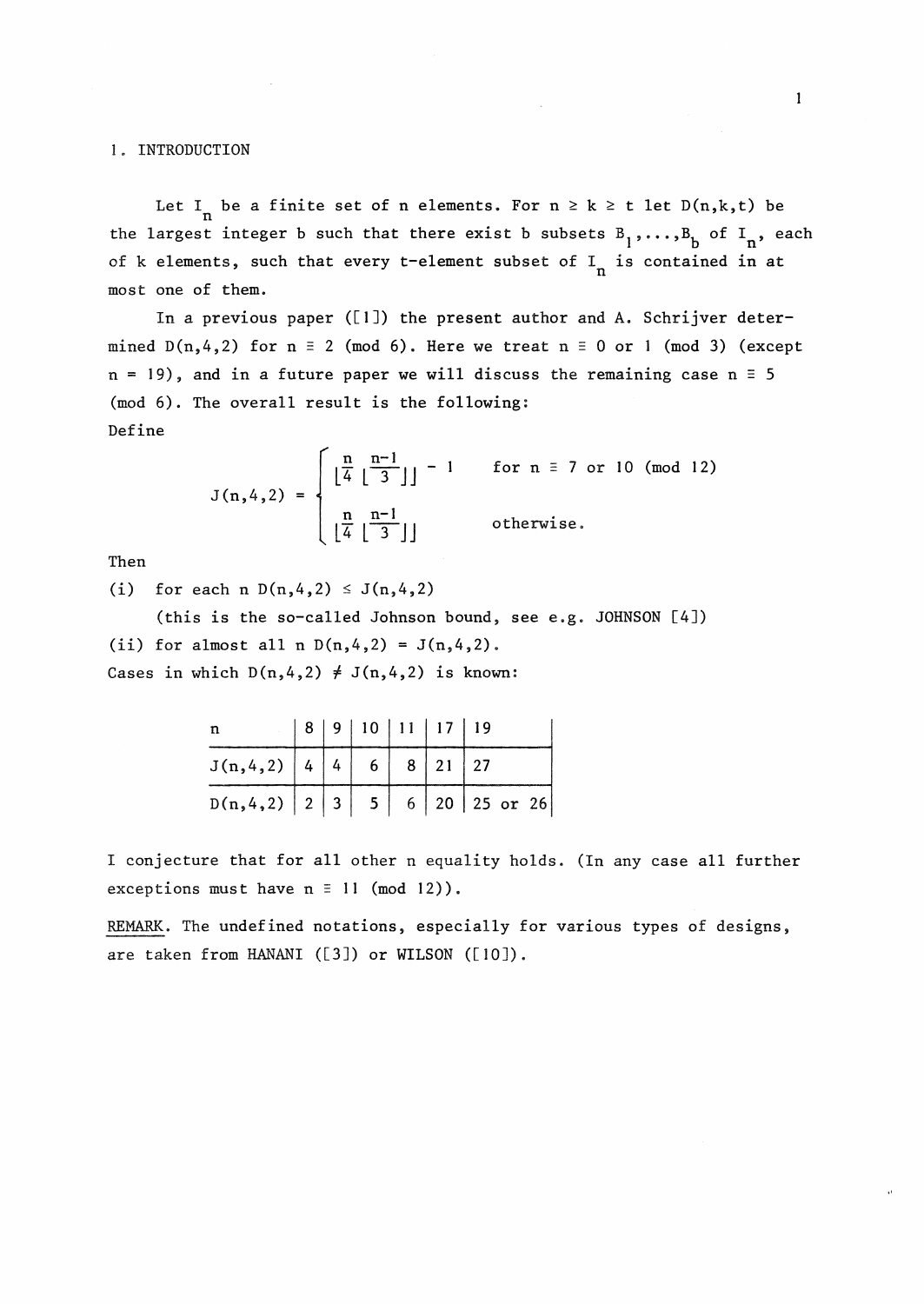2. OPTIMAL PACKINGS

A. The case  $n \equiv 0, 1, 3$  or 4 (mod 12)

For  $n \equiv 1$  or 4 (mod 12) HANANI ([2]) has constructed a Steiner system  $S(2,4,n)$ . Therefore  $D(n,4,2) = J(n,4,2) = \frac{1}{12} n(n-1)$  for these n. Throwing away a fixed point and all blocks containing it produces a system of  $\frac{1}{12}$  n(n-1) -  $\frac{1}{3}$ (n-1) =  $\frac{1}{12}$ (n-1)(n-4) four-tuples on n-1 points, i.e.  $D(n, 4, 2) = J(n, 4, 2) = \frac{1}{12} n(n-3)$  for  $n \equiv 0$  or 3 (mod 12).

B. The case 
$$
n \equiv 6,7,9 \text{ or } 10 \pmod{12}
$$

For  $n \equiv 7$  or 10 (mod 12),  $n \neq 10,19$ , we will construct in the next section a pairwise balanced design on n points with  $\lambda = 1$  and blocks of size 4 or 7, using exactly one block of size 7 (notation:  $B({4,7}^*)$ , 1;n)). If we replace the block  $\{x_0, \ldots, x_6\}$  of size 7 of such a design by the two four-tuples  $\{x_0, x_1, x_2, x_3\}$  and  $\{x_0, x_4, x_5, x_6\}$  we have a collection of  $\frac{1}{6}({n \choose 2} - {7 \choose 2}) + 2 = \frac{1}{12}(n(n-1)-18) = J(n,4,2)$  four-tuples without a common pair.

Hence  $D(n, 4, 2) = J(n, 4, 2) = \frac{1}{12}(n(n-1)-18)$  for  $n \equiv 7$  or 10 (mod 12),  $n \neq 10,19$ .

Throwing away one point (from the set  $\{x_1, \ldots, x_6\}$ ) yields:

$$
D(n, 4, 2) = J(n, 4, 2) = \frac{1}{12}(n(n-3)-6)
$$
 for  $n \equiv 6$  or 9 (mod 12),  
 $n \neq 9, 18.$ 

For the exceptional cases we have

$$
D(9,4,2) = 3
$$

and

$$
D(10, 4, 2) = 5
$$

as can be innnediately verified. Next

$$
D(18, 4, 2) = 22
$$

as follows from packings constructed by S. Lin and H.R. Phinney.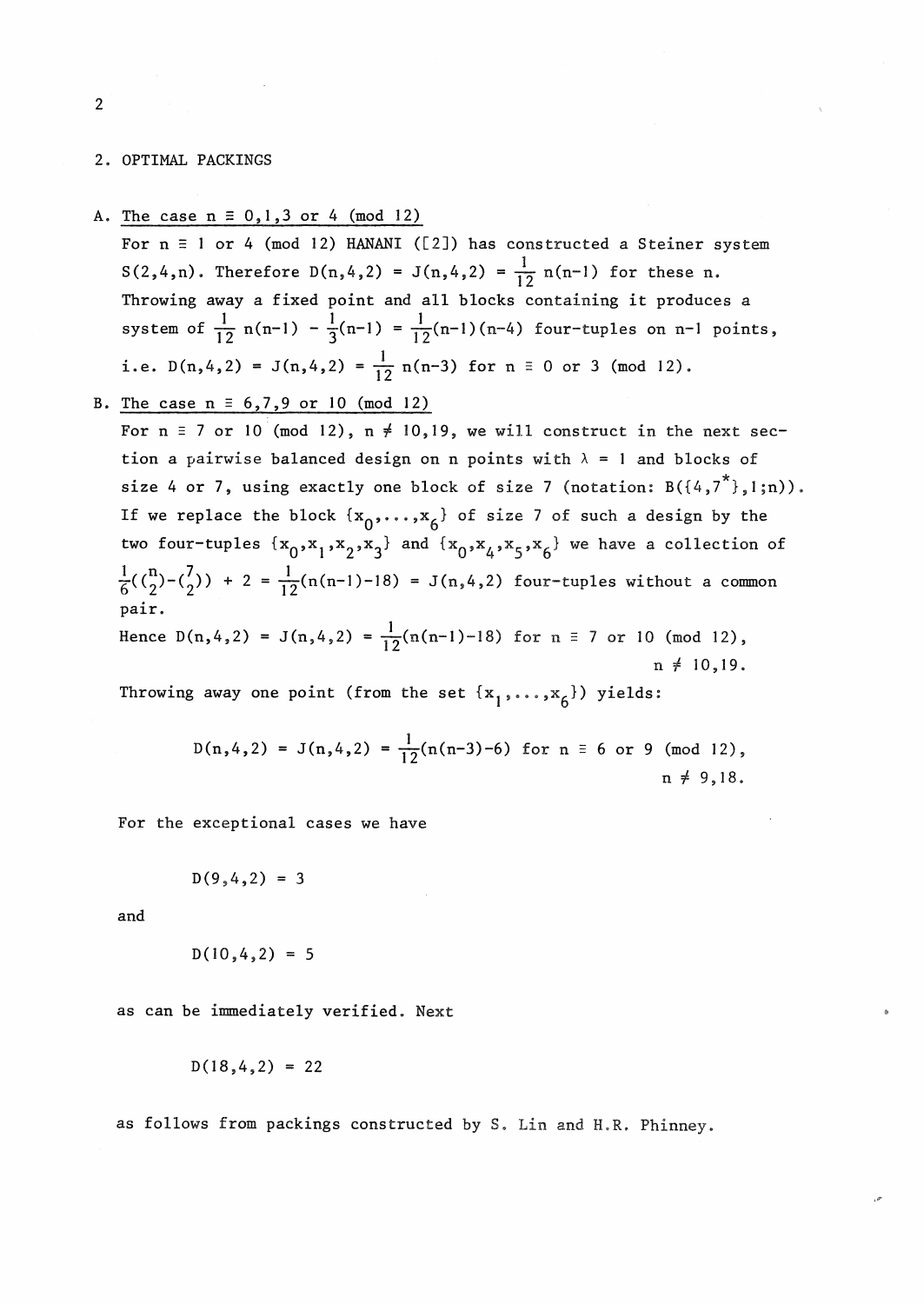We give here the packing of H.R. Phinney since it has the largest automorphism group (sc.  $\mathbb{Z}_2$ , generated by  $\pi := (0 \ 10)(1 \ 9)(2 \ 13)(3 \ 4)(5)(6 \ 15)$  $(7\;14)(8\;17)(11)(12)(16)$ .

|  | $0 \t1 \t2 \t3$              |  | 1 10 14 17 |  |  | 3 9 12 17  |             |
|--|------------------------------|--|------------|--|--|------------|-------------|
|  | $0 \t4 \t5 \t6$              |  | 2 4 15 17  |  |  | 4 9 10 13  |             |
|  | 0 7 8 9                      |  | 2 5 11 13  |  |  | 5 7 12 14  |             |
|  | 0 10 11 12                   |  | 2 6 7 10   |  |  | 6 9 11 14  |             |
|  | $0$ 13 14 15                 |  | 2 8 14 16  |  |  | 6 12 15 16 |             |
|  | $1 \t4 \t8 \t12$             |  | 3 4 11 16  |  |  |            | 7 13 16 17. |
|  | $1 \quad 5 \quad 9 \quad 16$ |  | 3 5 10 15  |  |  |            |             |
|  | 1 7 11 15                    |  | 3 6 8 13   |  |  |            |             |

The value of  $D(19,4,2)$  is not yet known; as a lower bound we have  $D(19, 4, 2) \geq 25$  as follows from a packing constructed by H.R. Phinney (which is given below) while on the other hand  $D(19,4,2) \le 26$  as we shall prove below.

First the design:

 $\mathcal{L}(\mathcal{A})\subset \mathcal{F}$ 

| $0 \quad 1 \quad 2 \quad 3$  |  |                | $1 \quad 7 \quad 15 \quad 17$ |  | 3 8 11 15   |  |
|------------------------------|--|----------------|-------------------------------|--|-------------|--|
| $0 \quad 4 \quad 5 \quad 6$  |  |                | 1 10 14 18                    |  | 4 9 10 15   |  |
| $0 \quad 7 \quad 8 \quad 9$  |  |                | 2 4 13 17                     |  | 5 7 11 14   |  |
| $0$ 10 11 12                 |  |                | 2 5 15 18                     |  | 5 8 10 13   |  |
| $0$ 13 14 15                 |  |                | 2 6 7 10                      |  | 6 8 14 17   |  |
| $0$ 16 17 18                 |  |                | 2 9 12 14                     |  | 6 12 15 16  |  |
| $1 \t4 \t8 \t12$             |  |                | 3 4 7 16                      |  | 7 12 13 18. |  |
| $1 \quad 5 \quad 9 \quad 16$ |  |                | 3 5 12 17                     |  |             |  |
| 1 6 11 13                    |  | 3 <sup>1</sup> | 6 9 18                        |  |             |  |

PROPOSITION. *If*  $D(n, 4, 2) = J(n, 4, 2)$  *for some*  $n \equiv 7$  or 10 (mod 12) *then the edges not covered by a maximal packing of* K4 ' s *into* Kn *form a regular graph on* 6 *points with valency* 3.

PROOF.  $J(n,4,2) = \frac{n}{4} \frac{n-1}{3} \Big| -1 = \frac{1}{12}(n(n-1)-18).$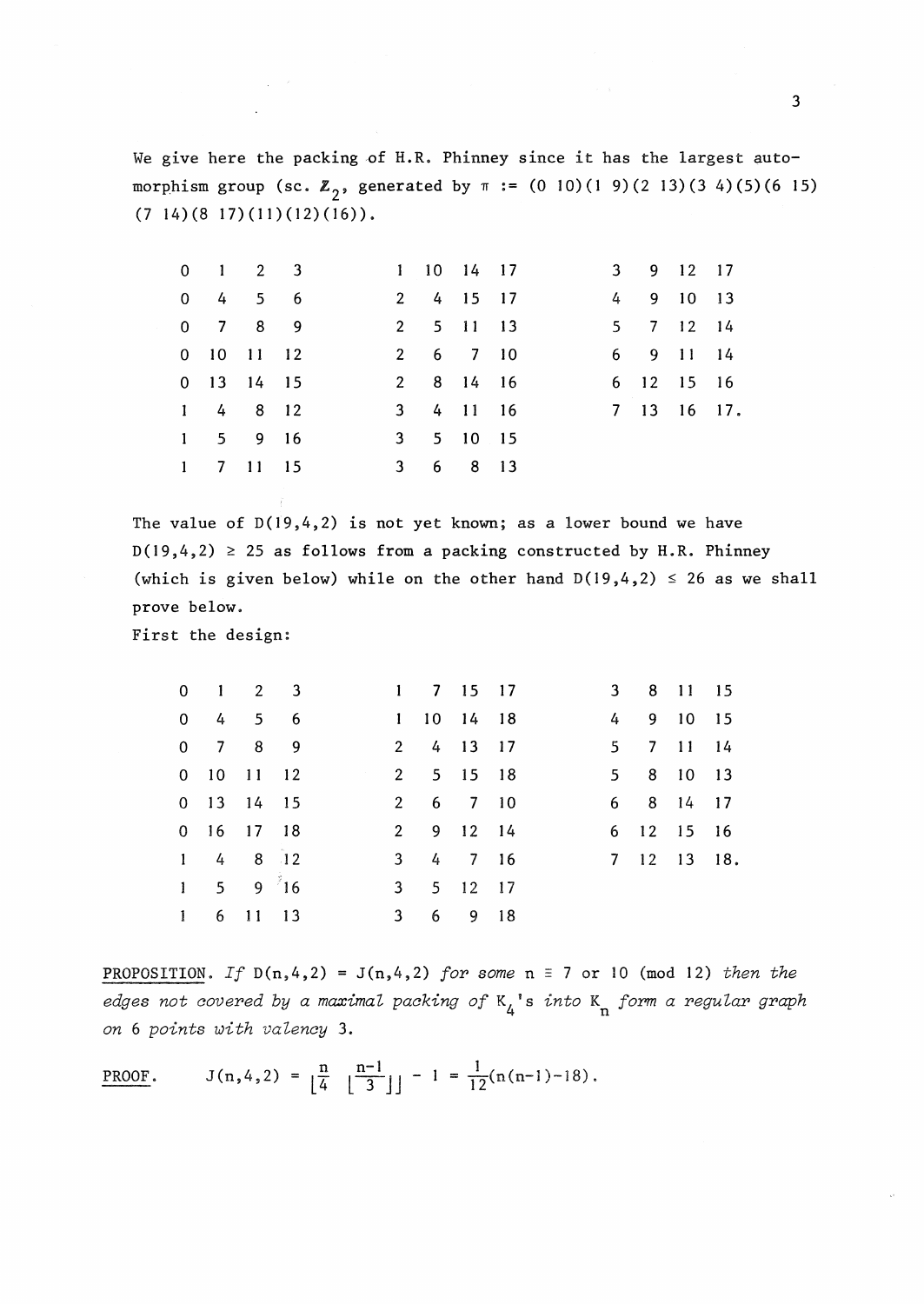Each quadruple covers six edges, hence  $J(n, 4, 2)$  quadruples cover all edges except nine. Let G be the graph (without isolated vertices) formed by these nine edges. In K each point has valency  $n-1 \equiv 0 \pmod{3}$ , and each quadruple removes 0 or 3 edges incident with a given point, hence in G each point has valency  $\equiv 0 \pmod{3}$ . Clearly valency  $\geq 9$  is impossible. If some point pin G has valency 6, then its 6 neighbours need at least 6 other edges in order to reach valency 3 each; but there are only nine edges in all, so valency 6 does not occur and **G is** regular, and hence has 6 vertices.  $\Box$ .

LEMMA. There are only two graphs on 6 points, regular with valency 3:  $K_{3,3}$ *and the prisma:* 



PROPOSITION.  $D(19, 4, 2) \neq J(19, 4, 2)$ .

PROOF. The edges of both graphs mentioned in the previous lemma can be covered with 3  $K_{\Delta}$ 's. Therefore if  $D(n,4,2) = J(n,4,2)$  then  $C(n,4,2) \leq J(n,4,2) + 3$  (where  $C(n,4,2)$  is the number of  $K_4$ 's necessary to cover all edges of  $K_n$ ). But  $J(19, 4, 2) = 27$  and MILLS ([7]) proved that  $C(19,4,2) = 31$  (by exhaustive computer search). Hence  $D(19,4,2) \le 26$ .  $\Box$ .

3. THE CLASS  $\mathbb{B} \{4, 7^{\star}\}\$ 

Let  $\mathbb{B} \{4,7^{\star}\}\$  be the set of integers n for which there exists a pairwise balanced design on n points with blocks of size 4 or 7 and exactly one block of size 7 (and  $\lambda=1$ ). Then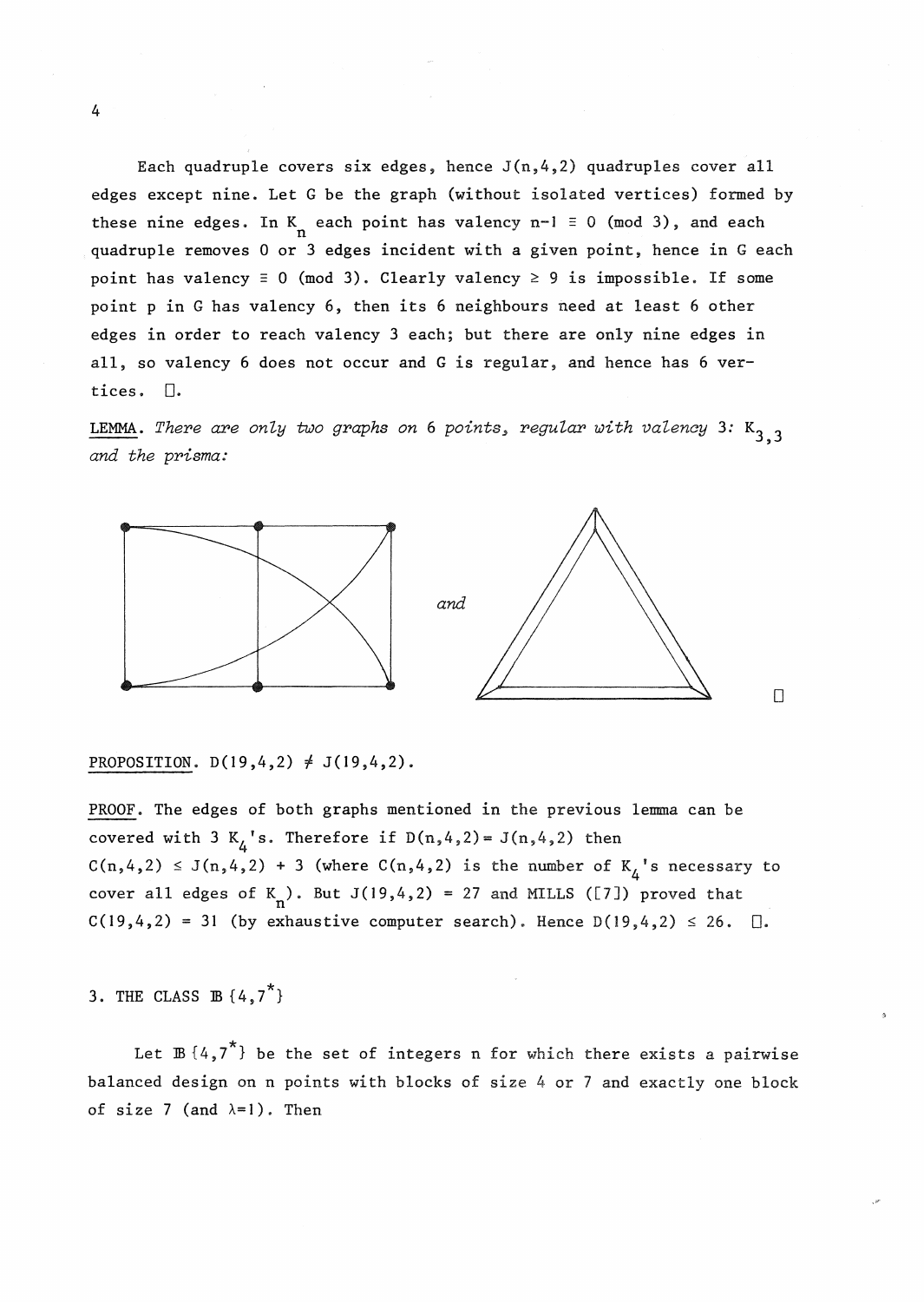THEOREM. IB  $\{4,7^*\} = \{n \mid n \equiv 7 \text{ or } 10 \pmod{12}\}\setminus\{10,19\}.$ 

Since by Hanani  $\mathbb{B} \{4\} = \{n \mid n \equiv 1 \text{ or } 4 \pmod{12}\}$  we have as an immediate corollary:

COROLLARY. [Wilson]  $B\{4,7,10,19\} = \{n \mid n \equiv 1 \pmod{3}\}.$ 

PROOF OF THE THEOREM. Suppose  $n \in \mathbb{B} \{4, 7^*\}$ . By considering the valency of a point it follows that n = 1 (mod 3). Next, since  $\binom{4}{2}$  = 6 is even and  $\binom{7}{2}$  = 21 is odd, it follows that  $\binom{n}{2}$  must be odd, so that  $n \equiv 7$  or 10 (mod 12). Also we saw in the previous section that  $n \nmid$  {10,19}. [Note: this argument used that  $D(19,4,2) \neq J(19,4,2)$  which is difficult to verify; on the other hand it is easy to see that if  $n \in \mathbb{B}$  (K), where K is minimal (each element of K is used as a block size), then  $n \ge (min K-1)$ . max  $K + 1$ . In our case this means that  $n \ge (4-1)$ . 7+1 = 22.] This proves the easy half of the theorem; the remainder of this section is devoted to the other half.

(i) The Truncated Transversal Design.

LEMMA 1. [Truncated Transversal] *If*  $\{3t+7, 3h+7\} \subset \mathbb{B} \{4, 7^*\}$  and  $t \geq h$  *then*  $12t + 3h + 7 \in \mathbb{B} \{4, 7^{\star}\}.$ 

PROOF. As usual: take a transversal design  $T(5,1;t)$  (which exists since  $t \equiv 0$  or 1 (mod 4)) and throw away t-h points of one group. This leaves a design with blocks of size 4 or 5 and groups of size h or ton a set X with  $|X| = 4t+h$ . Next split each point into three points, constructing groupdivisible designs  $GD(4,1,3)$  on the sets of size  $3\times4 = 12$  and  $3\times5 = 15$ , that is, make a design on the set  $X \times I_2$  by taking for each group G of the original design a new group  $G\times I_3$ , and for each block B the blocks of a  $GD(4,1,3;3|B|)$ constructed in such a way that it has groups  $\{b\} \times I_{3}$ . We now have a design with blocks of size 4 and groups of size 3h or 3t. Adding a block Z of 7 points and the designs (on the sets  $(G\times I_{3})$ UZ)  $B(\overline{\{4,7}^{\star}\},1\,;3h+7)$  and  $B({4,7}^*)$ ,1;3t+7) which exist by hypothesis, we obtain the required design  $B({4,7}^*)$ ,1;12t+3h+7).  $\Box$ 

Let  $x \equiv 7$  or 10 (mod 12). There are 8 cases mod 48: For  $x \equiv 7$  or 19 (mod 48) write  $x = 12t + 7$  (h=0, t=0 or 1 (mod 4)). If we assume that  $3t + 7 \in \mathbb{B} \{4, 7^k\}$  then  $x \in \mathbb{B} \{4, 7^k\}$  follows. We may do this except for  $t = 1$  or 4, hence we get x unless  $x = 19$  or 55. 19  $\notin$  B  $\{4, 7^*\}$ , and 55 will be done later.

> BIBLIOTHEEK MATHEMATISCH CENTRUM -AMSTERDAM-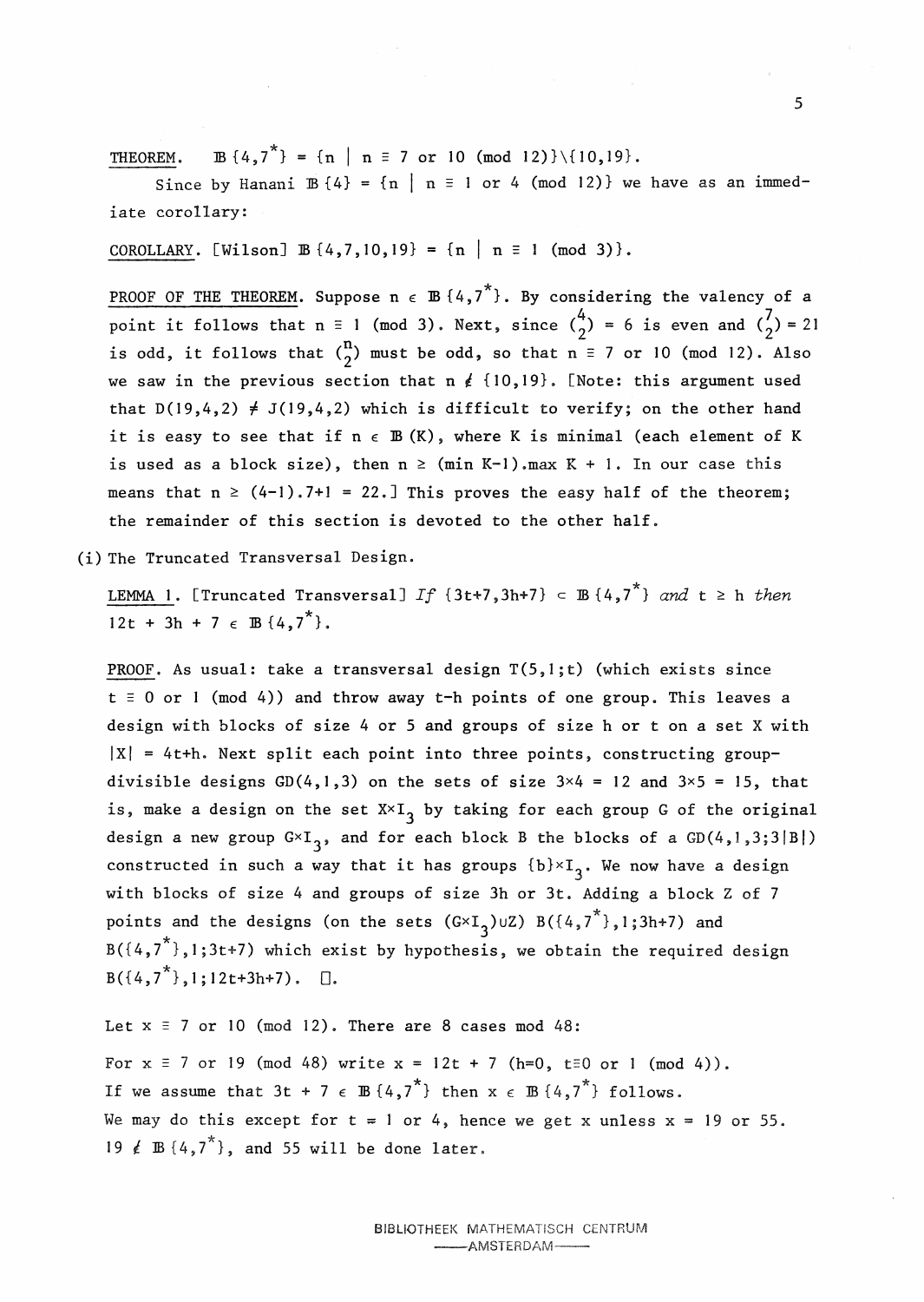For  $x \equiv 22$  or 34 (mod 48) write  $x = 12t + 3.5 + 7$ , (h=5, t=0,1 (mod 4)). If we assume that  $3t + 7 \in \mathbb{B} \{4, 7^k\}$  and  $t \ge 5$  then  $x \in \mathbb{B} \{4, 7^k\}$  follows. We still have to do 22, 34 and 70.

For  $x \equiv 31$  or 43 (mod 48) write  $x = 12t + 3.8 + 7$ , (h=8, t=0,1 (mod 4)). Again for  $t \ge 8$   $x \in \mathbb{B} \{4,7^*\}$  follows provided that we can do 31,43,79 and 91. For  $x \equiv 46 \pmod{48}$  write  $x = 12t + 3.9 + 7$ ,  $(h=9, t \equiv 1 \pmod{4})$ , this yields  $x \ge 142$ . We still have to do 46 and 94. For  $x \equiv 10 \pmod{48}$  write  $x = 12t + 3.13 + 7$ , (h=13,  $t \equiv 1 \pmod{4}$ ), this yields  $x \ge 202$ . We still have to do 58, 106 and 154.

Therefore the theorem will be proved if we show that

 $\{22,31,34,43,46,55,58,70,79,91,94,106,154\} \subset \mathbb{B} \{4,7^{\star}\},$ 

(ii) Kirkman Designs.

LEMMA 2. For each **t**:  $9t + 4 \in \mathbb{B} \{4,(3t+1)^{*}\}.$ 

PROOF. For  $n \equiv 3 \pmod{6}$  a resolvable  $B({3},1;n)$  exists; completing such a design yields  $n + (n-1)/2 \in \mathbb{B}{4, ((n-1)/2)}^*$ . Writing  $n = 6t + 3$  gives the lemma.  $\Box$ .

For t = 2 we get 22  $\epsilon$  B  $\{4, 7^* \}$ . For t = 10 we get 94  $\epsilon$  B {4,31<sup>\*</sup>}, and as soon as we know 31  $\epsilon$  B {4,7<sup>\*</sup>} it follows that  $94 \in \mathbb{B} \{4, 7^{\star}\}.$ 

(iii) Two orthogonal Latin Squares with Three Points Outside.

LEMMA 3. *If*  $x \equiv 7$  or 43 (mod 48) *then*  $x \in \mathbb{B} \{4, 7^* \}$ .

PROOF. Let  $x = 4t + 3$ , then  $t = 1$  or 10 (mod 12) and hence  $t + 3 \in \mathbb{B} \{4\}$ . Also t  $\neq$  2,6 so t  $\epsilon$  T(4,1). Take a transversal design T(4,1;t) on a set X and choose a fixed block  $\{a_1,a_2,a_3,a_4\}$ . Adjoin three new points  $x_0, x_1, x_2$ to X and for each group G make a  $B({4},1;t+3)$  on each of the sets G  $\cup$  {x<sub>0</sub>,x<sub>1</sub>,x<sub>2</sub>}, taking care that the design on the group containing a<sub>i</sub> has  ${a_1, x_0, x_1, x_2}$  as a block. Now remove the blocks  ${a_1, a_2, a_3, a_4}$  and  ${a_1, x_0, x_1, x_2}$  (1≤i≤4) and add the block  ${a_1, a_2, a_3, a_4, x_0, x_1, x_2}$ . This yields a  $B({4,7}^*)$ ,  $1$ , x).  $\Box$ .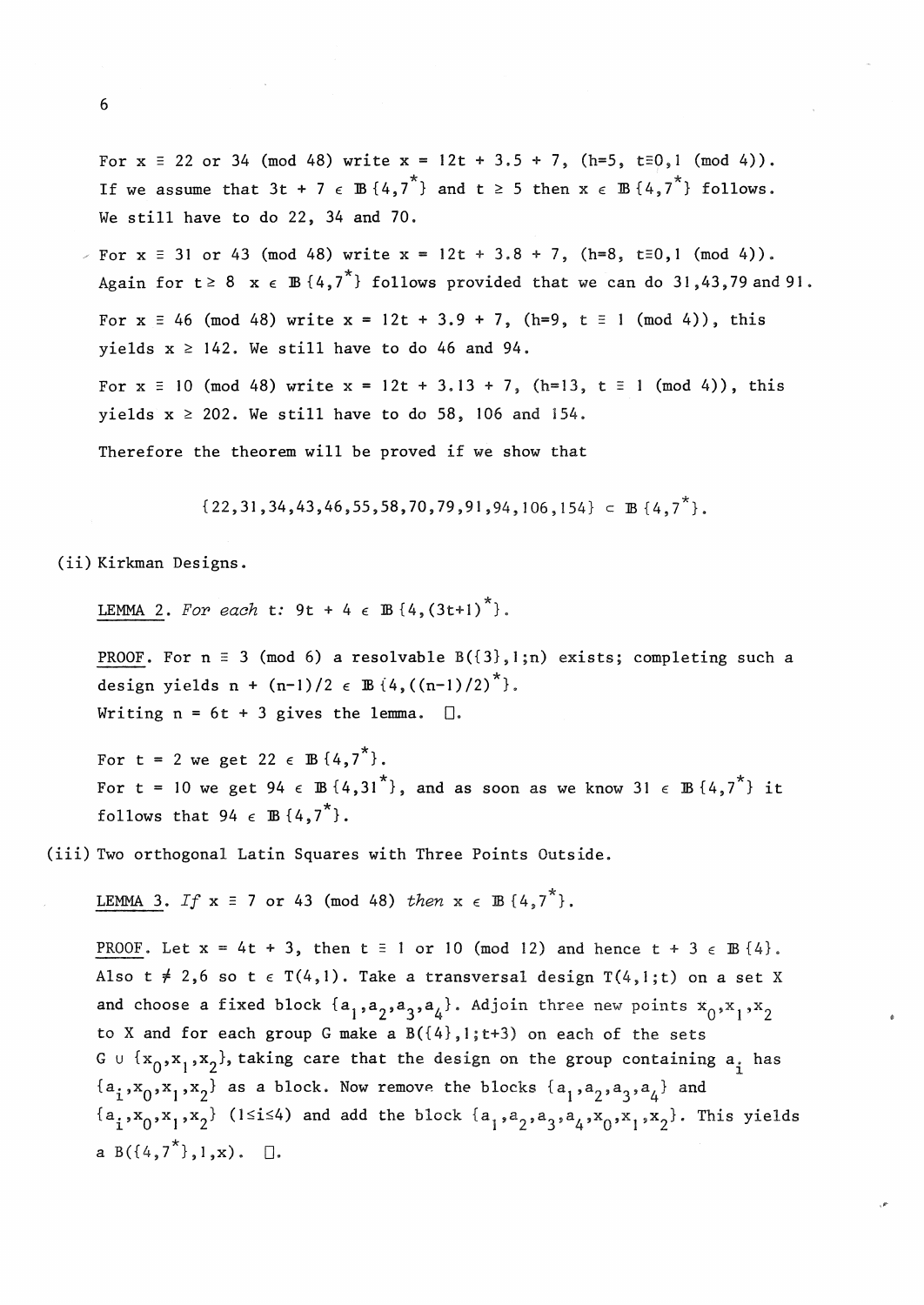In particular we find 43, 55 and 91. We still have to do 31,34,46,58,70,79,106 and 154.

(iv) The case x = 31 (found by A.E.B. and P.D.P. 11/45 in close cooperation). A 6-factor of a graph is a 2-factor consisting of cycles of length 3. Or in design-theoretic terms: a  $\Delta$ -factor is a parallel class of triples. Using this definition we clearly have:

LEMMA 4.  $n \in \mathbb{B} \{4, 7^*\}$  *iff there exists a design*  $B(\{3,4\},1; n-7)$  *where the triples form* 7 *A-factors.*  $\Box$ .

In the current case we take for the set of vertices  $X = Z_2 \times Z_2 \times Z_6$  (so that  $|X|=24=31-7$ , and the following blocks:

18 quadruples:

| $\{(0,0,0), (0,1,0), (1,0,0), (1,1,0)\}\$ | mod $(-,-,6)$   |
|-------------------------------------------|-----------------|
| $\{(0,0,0), (0,0,3), (1,1,1), (1,1,4)\}\$ | mod $(2, 2, -)$ |
| $\{(0,0,0), (0,0,4), (1,1,5), (0,1,2)\}\$ | mod $(2, 2, -)$ |
| $\{(0,0,1), (0,0,5), (1,1,2), (0,1,3)\}\$ | mod $(2, 2, -)$ |

7 A-factors:

1. 
$$
[\{(0,0,0), (0,0,1), (0,0,2)\}, \{(0,0,3), (0,0,4), (0,0,5)\}
$$
 mod  $(2,2,-)$ ].  
\n2,3.  $[\{(0,0,0), (0,0,5), (0,1,1)\}, \{(0,0,2), (1,1,0), (0,1,3)\},$   
\n $\{1,1,1), (1,1,3), (1,0,4)\}, \{(0,0,4), (1,1,2), (1,0,5)\}$  mod  $(-2,-)$ ]  
\nmod  $(2,-,-)$ .  
\n4,5.  $[\{(0,0,2), (0,0,3), (1,0,4)\}, \{(1,1,2), (1,1,5), (0,1,1)\},$   
\n $\{0,0,0), (1,0,1), (0,1,4)\}, \{(1,1,0), (1,0,3), (0,1,5)\}$  mod  $(-2,-)$ ]  
\nmod  $(2,-,-)$ .  
\n6,7.  $[\{(0,0,0), (1,1,3), (0,1,5)\}, \{(0,0,2), (0,0,4), (1,0,0)\},$   
\n $\{0,0,1), (1,1,5), (1,0,4)\}, \{(0,0,3), (1,1,2), (1,0,1)\}$  mod  $(-2,-)$ ]  
\nmod  $(2,-,-)$ .  
\nmod  $(2,-,-)$ .

Clearly it is a finite task to check the correctness of this design.

(v) The Case  $x = 34$ .

Let X =  $(\frac{z}{3} \times z_g)$  u  $(\frac{1}{2} \times z_g)$  u  $\{x\}$ , where the elements of  $z_3 \times z_g$  are written  $(i,j)$  and those of  $I_2 \times Z_3$  [i,j].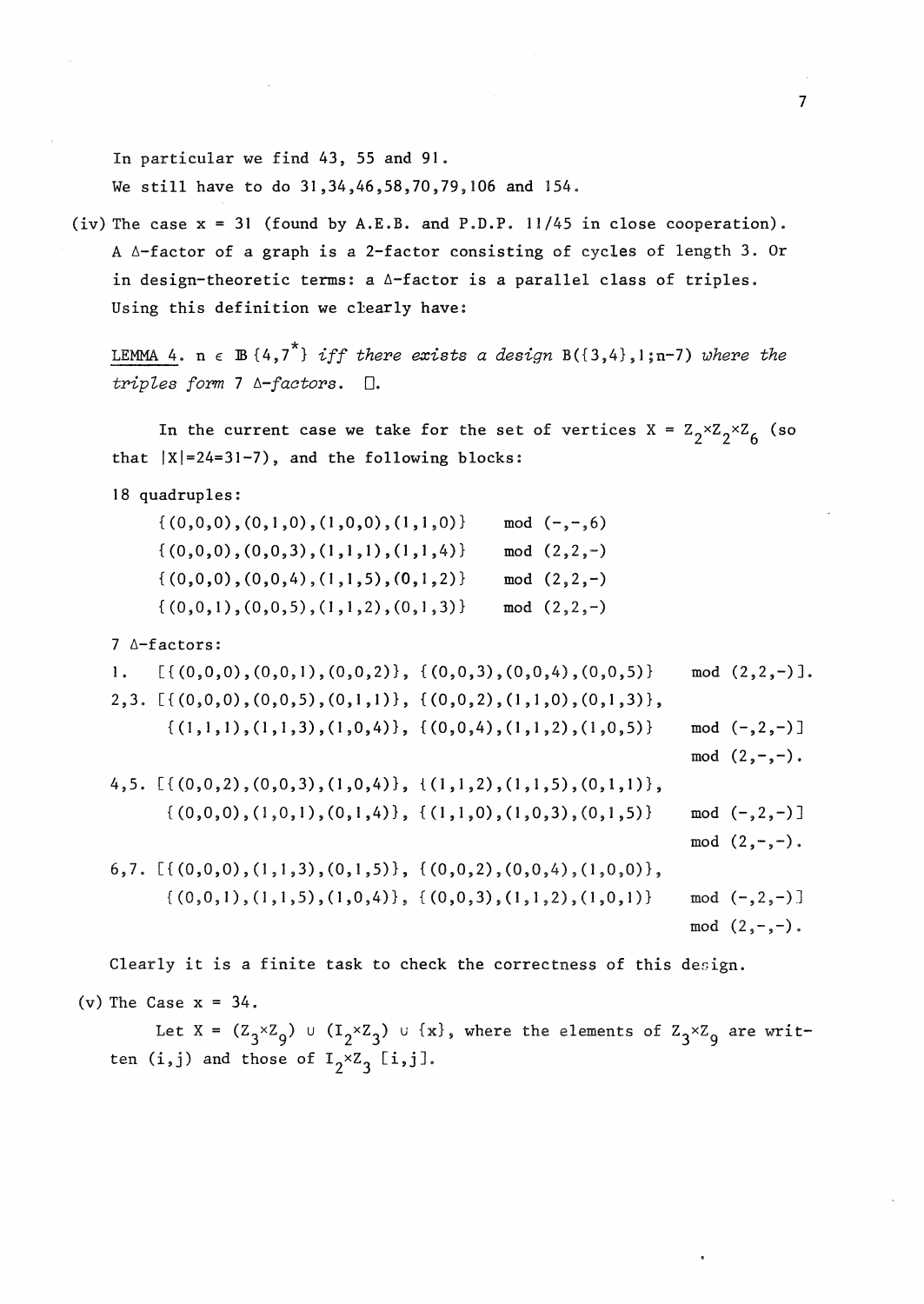```
Take the following blocks: 
              \{(i,j), (i+1,j+2), (i+2,j+2), (i+2,j+3)\} : 27 blocks\{(i,j), (i+1,j+3), (i+1,j+5), [0,j-i] \} : 27 blocks
              \{(i,j), (i+1,j+4), (i+1,j+8), [1,j]\} : 27 blocks
              \{(i,j), (i,j+3), (i,j+6), \times\} (j<3): 9 blocks.
  (vi) The Case x = 46.
              Let X = (\mathbb{Z}_3 \times \mathbb{Z}_{13}) u (\mathbb{I}_2 \times \mathbb{Z}_3) u \{x\}, and take the following blocks:
              \{(i,j+1),(i,j+3),(i,j+9),(i+1,j)\}\; : 39 blocks
              {(i,j+2),(i,j+6),(i,j+5),(i+1,j)} : 39 blocks<br>{(i,j),(i+1,j+1),(i+2,j+4),[0,i]} : 39 blocks
              \{(i,j),(i+1,i+1),(i+2,i+4),(0,i]\}\{(i,j), (i+1,j+2), (i+2,j+7), [1,i]\} : 39 blocks
              \{(0,j),(1,j),(2,j), \times\} : 13 blocks.
 (vii) The Case x = 58.
              Let X = (Z_3 \times Z_{17}) u (I_2 \times Z_3) u {x}, and take the following blocks:
              \{(i,j), (i,j+1), (i,j+4), (i+1,j+5)\}{(i,j),(i,j+2),(i,j+8),(i+1,j+11)}{(i,j),(i,j+5),(i+1,j+2),(i+1,j+12)}\{(i,j), (i+1,j+8), (i+2,j+7), [0,i]\}{(i,i), (i+1,i+6), (i+2,i+4), [1,i]}\{(0,j),(1,j),(2,j), \times \}.
(viii) The Cases 70 and 79. 
              In [7] Mills showed that 70 \epsilon B {4,22<sup>*</sup>} and 79 \epsilon B {4,13<sup>*</sup>,22<sup>*</sup>}. Since
        13 \epsilon B {4} and 22 \epsilon B {4,7<sup>*</sup>} it immediately follows that
        \{70, 79\} \subset \mathbb{B} \{4, 7^*\}.( ix) The Cases 106 and 154. 
       LEMMA 5. If t \in \mathbb{B} \{4, 5, 8, 9, 12, k^* \} and 3k+1 \in \mathbb{B} \{4, 7^* \} then
       \overline{3t + 1} \in \mathbb{B} \{4, 7^{\star}\}\. In particular this applies for k = 7 or 11.
       PROOF. Let B be a design on a set I<sub>r</sub> with all block sizes congruent 0 or 1
        (mod 4) but with one block of size 7 or 11. We can get a B({4, 7^*}, 1;3t+1)on the set I_t \times I_3 u {x} by taking for each block B \in B with |B| \equiv 0 or l
```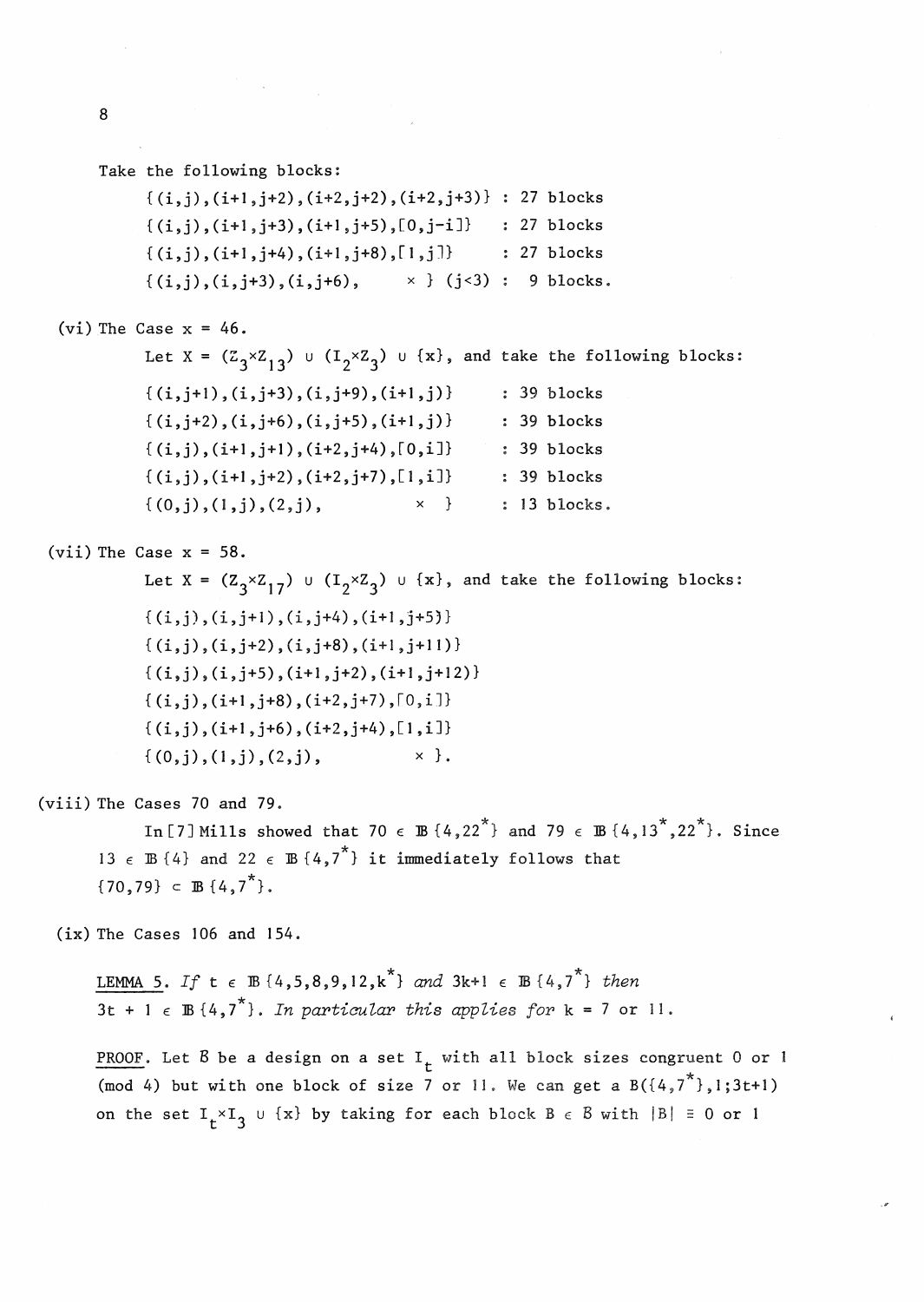(mod 4) a design B({4},1; 3|B|+1) on the set  $B\times I_3$  u {x}, taking care that it contains the blocks  $\{b\} \times I_3$  u  $\{x\}$  for each  $b \in B$ ; if  $B_0$  is the block with  $|B_0| \neq 0$  or 1 (mod 4) then throw away all blocks  $\{b\} \times I_3$  u  $\{x\}$  for  $b \in B_0$ , and add the block  $B_0 \times I_3$  u {x}. We now have a  $B({4, (3|B_0^-|+1)}^*)$ , 1;3t+1). Since  $\{22,34\} \subset \mathbb{B}\{4,7^*\}$  this proves the lemma.  $\Box$ .

Now for  $x = 106 = 3.35 + 1$  we take a resolvable  $B({4},1;28)$  and partially complete it with 7 points. (This is possible since it has  $(28-1)/3 = 9$ parallel classes.) This yields a  $B({4, 5, 7^*}, 1;35)$  and we may apply the lemma. Likewise for  $X = 154 = 3.51 + 1$  we take a resolvable  $B({4},1;40)$  and partially complete it with 11 points which yields a  $B({4,5,11}^*)$ , 1;51) and we are through.

This completes the proof of our theorem.

## REFERENCES

- [I] Brouwer, A.E. & A. Schrijver, *A group-divisible design* GD(4,l,2;n) *exists iff*  $n \equiv 2 \pmod{6}$ ,  $n \neq 8$  *(or: the packing of cocktail party graphs with* K4 's), Math. Centr. report zw 64 (1976).
- [2] Hanani, H., *The existence and construction of balanced incomplete block designs,* Ann. Math. Stat. 32 (1961) 361-386.
- [3] *Balanced incomplete block designs and related designs,*  Discr. Math. 11 (1975) 255-369.
- [4] Johnson, S.M., *A new upper bound for error correcting codes,* IRE Trans. Information Theory, IT-8 (1962) 203-207.
- [SJ Lin, S., *communication of N.J.A. Sloane.*
- [6] Mills, W.H., *Three mutually orthogonal Latin squares*, J. Combinatorial Theory 13 (1972) 79-82.
- [7] ---- On the covering of pairs by quadruples I and II, J. Combinatorial Theory 13 (1972) 55-78 and 15 (1973) 138-166.
- [8] Phinney, H.R., *communication of N.J.A. Sloane.*